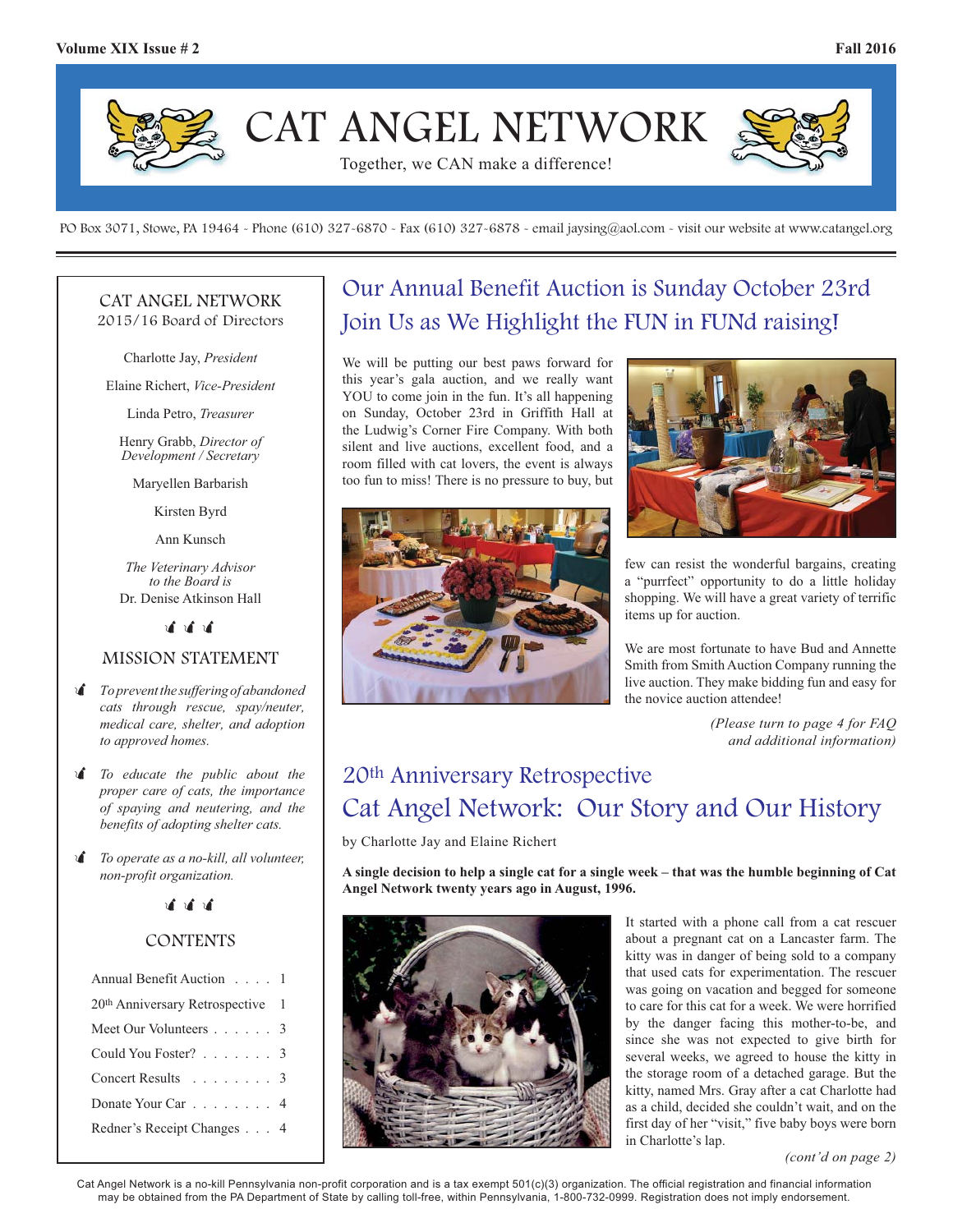# 20th Anniversary Retrospective

*(cont'd from page 1)*

The rescuer never returned to pick up the kitties, and the mama cat and her kittens stayed. We found forever homes for Mrs. Gray and two of her boys, and these became our very first adoptions. (Want to make a guess who became CAN's first "foster failure" and adopted the other three boys?)

News has a way of traveling fast, and it wasn't long before people started contacting us to help with a cat shot with BBs, a thin stray, and unwanted cats at a housing development. With each additional cat we said, "Well, it's just one more – no big deal." Soon we began to realize that we would need to have a plan if we were going to continue to take "just one more." So we worked out a system for the intake, care, and adoption of kitties. We cared for as many as our pocketbooks could afford, solicited adopters from a tiny ad in the Pottstown Mercury newspaper, and had a \$35 adoption fee, with adopters signing a Spay/Neuter Agreement. As

expenses (and the number of cats) grew, we began to seriously consider taking a GIANT next step, that of changing our informal project into a bona fide, non-profit corporation.

We discovered the process is neither easy nor inexpensive. There are pages of complicated forms to fill out, and thousands of dollars of fees

to be paid. Our first challenge was registering a name for our non-profit that was not already being used in the state of Pennsylvania. In the '90's The Oprah Show often featured her charitable "Angel Network," providing assistance to people in need. From this we coined the name "Cat Angel Network," with the inspiring acronym we love - CAN. Then in March, 1998, we were granted our 501(c)(3) federal tax-exempt status which allowed us to solicit tax deductible donations so we wouldn't have to continue personal funding. We were on our way!

We realized that we needed capable people to handle the many functions

of operating an organization and so a Board of Directors was formed. They created the mission statement that has guided us to this day with its philosophy of operating as a no-kill, all volunteer organization dedicated to the rescue, spay/neuter, and adoption of abandoned cats. Our motto "Together, we CAN make a difference!" reflected the acknowledgement that it would take the efforts of many caring volunteers to do this work.

We have indeed been blessed over the years with attracting capable, qualified, and cat loving volunteers. Some of our volunteers agreed to become foster

parents, and these foster homes enabled us to increase the numbers we could help. Of course, we had no trouble acquiring the cats, but obviously this ability to foster additional kitties affected our need for an outlet for adoptions.

Our prayers were answered when we were contacted by the manager of PetSmart in Downingtown in early 1999 with the very welcome offer to become their store's adoption partner. We have continued that wonderful relationship for the past 17 years. In October, 2005, Petsmart opened its Pottstown store, and we became the adoption partner in that store



*Shelter expansion (2001)*

in addition to Downingtown. We've had a very successful and rewarding relationship with them for the past 11 years. Our association with this second store pushed our adoption numbers for the year 2006 over the 600 mark for the first time! We look forward to the opportunity to find many more loving forever homes through both our adoption centers.

Raising funds to cover the extraordinary expenses involved has always been a challenge. Two ongoing events have greatly helped to keep us going. In the spring of 2002, we held our first Annual Benefit Concert at the West Chester University, and we haven't missed a year since. Our first auction was held on November 8, 2003. It was an art auction and

> was so successful that we decided to expand it and hold an Annual Auction that included both silent and live auctions of all-donated items. It has continued to be our major fundraiser ever since.

> The funds raised through these efforts were instrumental in turning that detached garage on private property into a heated eight room shelter, plus a small storage area and a bathroom dubbed the "CAN CAN." Volunteers installed flooring and painted walls, including the addition of

each room. Slowly but surely the shelter was outfitted with cages, cat trees, and all the equipment necessary to comfortably care for cats and kittens and prepare them for adoption. Today hundreds of kitties every year pass through the meticulously maintained rooms of the shelter on their way to foster homes or to Petsmart.

beautiful stenciling in

*Two of the 80 kittens rescued during a large TNR project (2005-2006)*

Other cats, especially the shy and senior ones, have become life-long residents who are lovingly pampered by our shelter volunteers.

It is so satisfying to look back over the years and think about the thousands of kitties who have been touched by the work of CAN. Where would they be if we had not decided to open that storage room to Mrs. Gray in August of 1996? The many volunteers, fosters, trappers, veterinarians, donors, adopters,

etc. who have been a part of this twenty year journey have to know that they have indeed "made a difference." Looking forward, we are committed to standing together to improve and expand our efforts, for we know that the work continues!  $\mathbf{\hat{I}}$ 

*Sheldon and Bodey snuggling* 

*in the shelter*



*Alfie, happily recovered from injuries after being hit by a car (circa 2005)*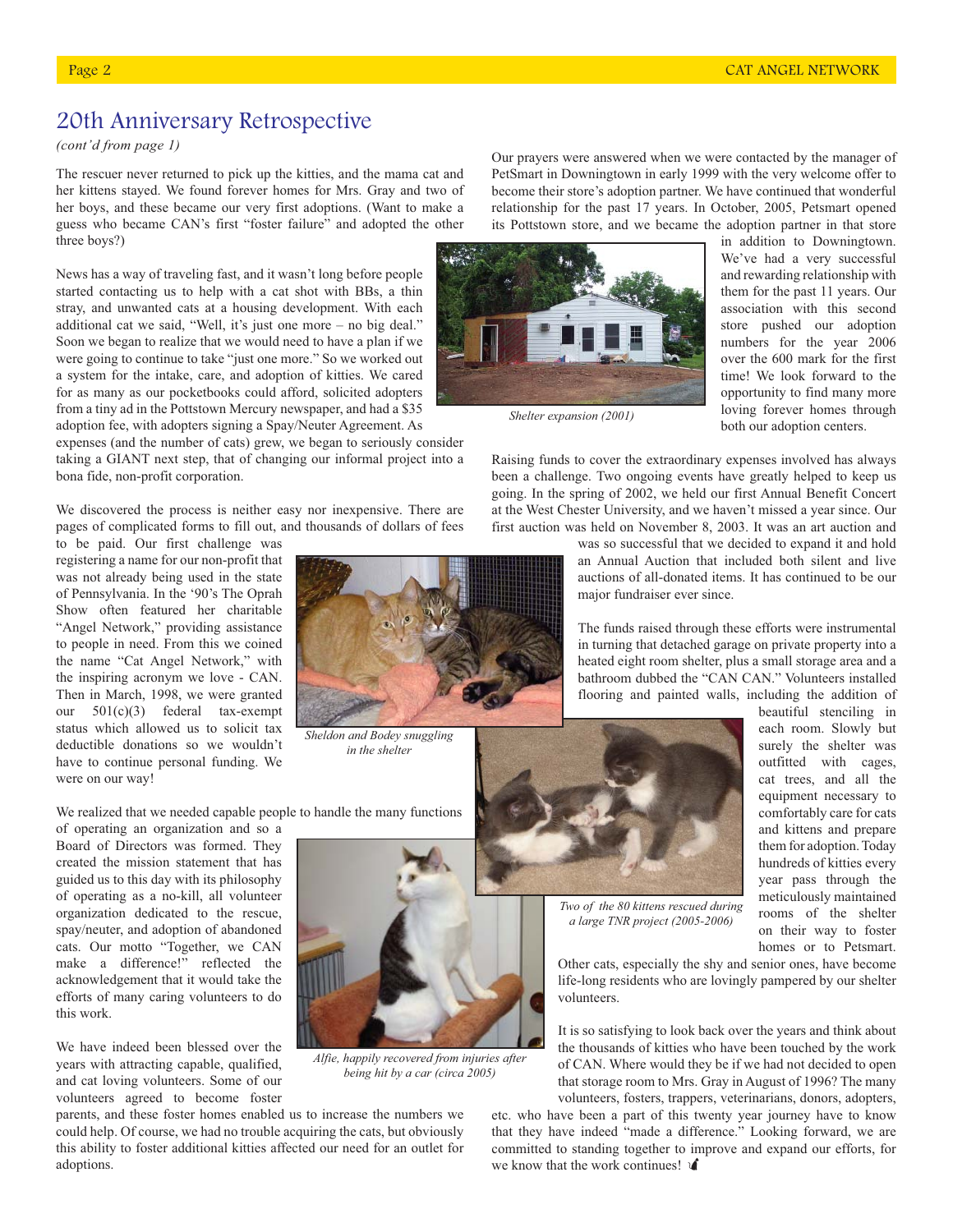# Meet Our Volunteers

#### **Christi Farr**

CAN volunteer **Christi Farr** is an example of "moving up quickly in the company." Although she has only been with Cat Angel Network for about  $1\frac{1}{2}$  years, in addition to meet & greet at weekend adoptathons, in April she became the PetSmart scheduler and recently assumed the job of training coordinator. Christi is a true blessing to the organization and performs her duties with a deep sense of responsibility and enthusiasm. Her dedication and positive attitude are very inspiring qualities and she is a shining example for the new volunteers that she trains.



*Christi at PetSmart with a friend*

Christi, who lives in Barto, grew up in the Lehigh Valley and attended Lycoming College. She graduated in 2008 with a degree in chemistry. She is a regional sales manager for Jungbunzlauer, a company based in Switzerland, dealing with the industrial and personal care market. Her northeast territory involves travel during the work week and sometimes overnight.

Christi's family, including two younger brothers, always had family pets and she was known as "the person most likely to become a crazy cat lady." She and her husband, Zach presently have two cats. Christi's aunt, who has been active in leadership positions with the SPCA for many years, inspired her to become a volunteer. Christi says it is very important to "give back" and wanted to do that with cats who have been such a big part of her life.

#### **Karen Feister**

Many times the public perception of cat rescue volunteers is that of the middle-aged (or older) spinster-type "cat lady." At CAN we like to dispel those myths. **Karen Feister**, a twenty something hair stylist at Callista Grand in West Chester, has been a CAN volunteer for more than two years. She's always lived in the area and really loves Southeastern PA.

Karen says:"technically I am an only child but that all changed, when at the age of seven, my parents decided that an addition to the family was in order." That's when their first cat joined the family. Her mom and dad took her out one day and when they returned, a very special cat was waiting for them. Karen named the two year old, orange tabby Tiger and today her adopted "fur brother" is approaching 21 years! They are still best friends although a few years ago Baby and Janice became a part of the family too.

Each time she stopped into PetSmart, Karen found herself wanting to take home all the cats, so in February 2012, she submitted a CAN volunteer application. After training, she started helping at weekend adoptathon events in Downingtown and soon added cleaning and feeding in the adoption center. Then came her first foster kitty and "she's been hooked ever since."



*Karen with an admirer*

Fostering is hard work, sometimes challenging and emotional but so rewarding "to know that the lives of precious creatures are happier and better because of you."

Karen appreciates her fellow volunteers and is thankful to them for all they do to make CAN possible and for the team spirit that embodies our motto: "Together we CAN make a difference."

### Could You Be A CAN Foster Care Provider?

Did you know that most CAN kitties live with foster families until they find their forever homes? Perhaps you have occasionally thought of fostering but worried about the commitment of time and energy. Many people think only of fostering kittens – fun and entertaining, of course – but definitely a high energy commitment.



*Musha in her foster home*

However, our foster needs are quite varied. We are often looking for a short term foster homes for one or two older cats who need some TLC and adjustment to a new environment. The more foster homes we have, the more kitties we can accept into CAN and ultimately, place in forever homes. Our foster coordinators support you throughout the process and as a foster parent you have the joy of knowing you have helped change the lives of many deserving kitties. Even fostering a few cats a year makes a difference.

Please consider becoming a foster parent. If you are interested or would like to know more about fostering, please call 610-385-6714 or fill out a volunteer application at www.catangel.org.

# **चै चौ चौ**

### 17th Annual Cat Concert Raises Over \$5,000

Our 17th Annual Concert for Cats, a special event unique to our organization, raised over \$5,000 – an amount that will help us greatly in our rescue efforts. Held at West Chester University, the concert featured two wonderful university music groups and a number of exceptional friends of our organization The audience was treated to a great variety of music, with many selections accompanied by videos of our amazing cats Mark your calendar now for our 18th Annual Concert which will be held on Sunday, March 5, 2017, at 3 p.m. in the Madeleine Wing Adler Theatre at West Chester University.